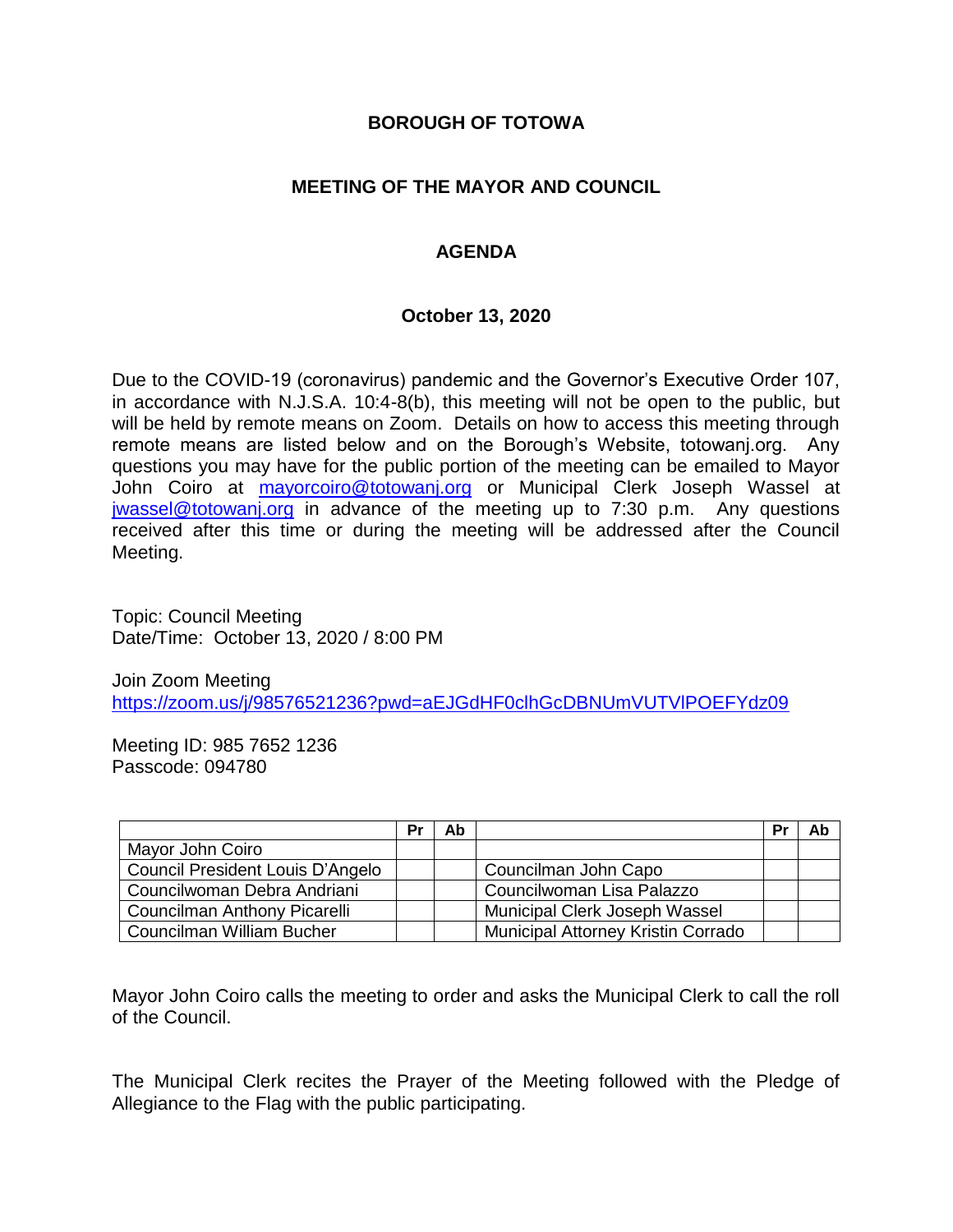The Statement of the Meeting (Open Public Meetings Act) is read by the Municipal Clerk.

Report from Members of the Council, Municipal Clerk and Municipal Attorney.

Mayor Coiro will announce if any citizens emailed any questions pertaining to the public portion of the meeting.

### **CITIZENS HEARD:**

Any questions you may have for the public portion of the meeting can be emailed to Mayor John Coiro at [mayorcoiro@totowanj.org](mailto:mayorcoiro@totowanj.org) or Municipal Clerk Joseph Wassel at [jwassel@totowanj.org](mailto:jwassel@totowanj.org) in advance of the meeting up to 7:30 p.m.

Minutes of the Mayor and Council for the meeting of September 22, 2020.

# **COMMITTEE ON FINANCE: PICARELLI, D'ANGELO, CAPO.**

Resolution No. 2020-21 for the payment of bills.

Payment of the 4<sup>th</sup> Quarter 2020 Budget Allotment to the Borough of Totowa Public Library in the amount of \$197,964.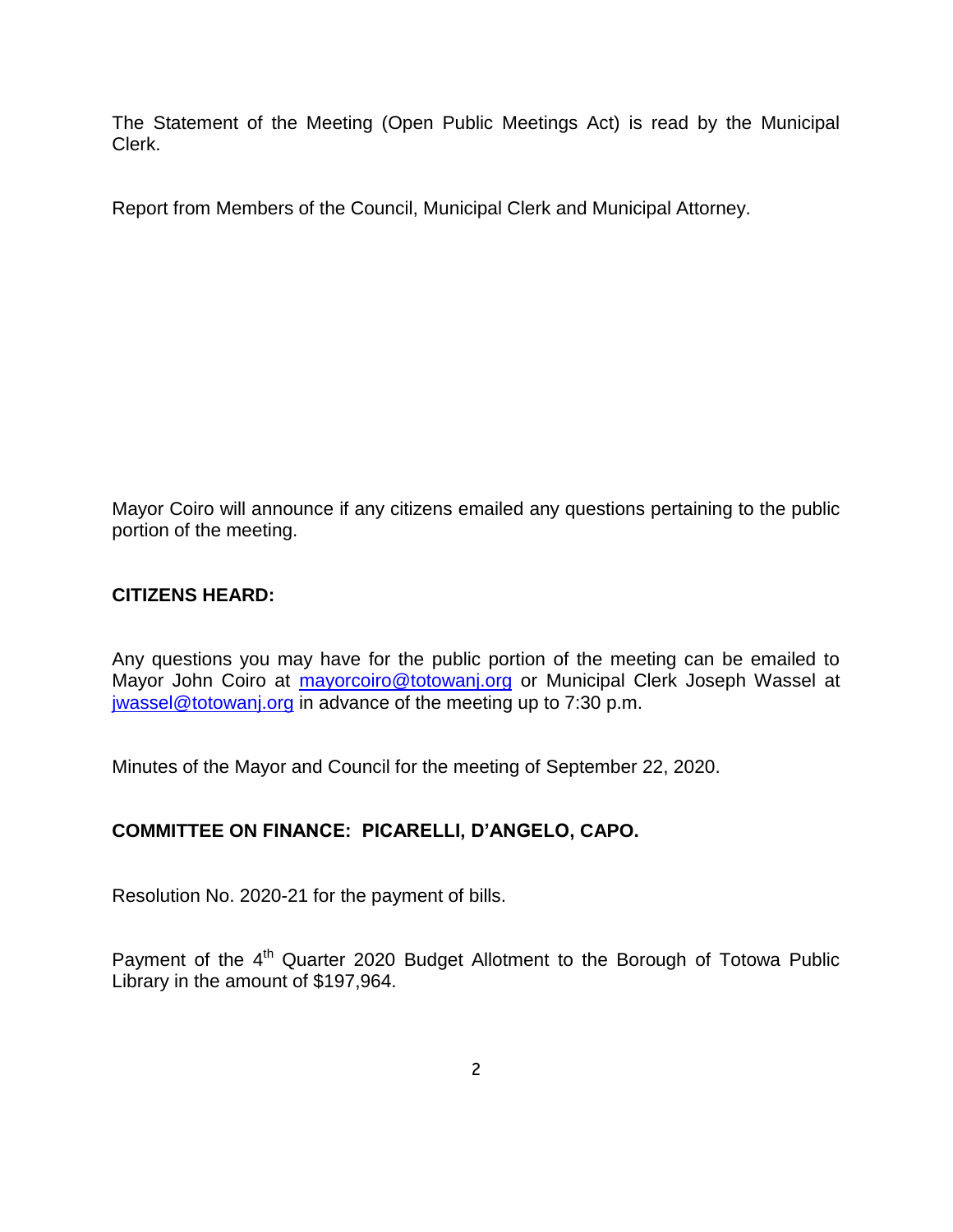# **COMMITTEE ON PUBLIC SAFETY: D'ANGELO, CAPO, BUCHER.**

Resolution Authorizing The Purchase And Installation Of New MDT's For The Borough Of Totowa Police Department Fleet Due To Covid-19.

Fireman's application, the purchase of fireman's equipment and authorize a fireman's physical for Douglas Galka for Volunteer Fire Company No. 1.

Recommendation of the Committee to appoint a School Crossing Guard.

Appointment by the Mayor.

Confirm the appointment.

# **COMMITTEE ON PUBLIC WORKS: BUCHER, PALAZZO, PICARELLI.**

Resolution Authorizing The Purchase And Delivery Of One Super Duty Universal 4X4 Truck With Spreader And Plow For The Department Of Public Works Fleet.

Retirement letter from DPW Laborer Fred DeNude effective January 1, 2021.

# **COMMITTEE ON ENG. & PUB. PROPERTY: CAPO, ANDRIANI, D'ANGELO.**

Resolution Authorizing Repairs To The Fire Alarm System At The Municipal Complex.

Letter from Nurse Darlene Walsh requesting permission to use the Municipal Complex parking lots for drive-thru Flu Shots on Saturday, October 17, 2020 from 10:00 a.m. – 12:00 p.m.